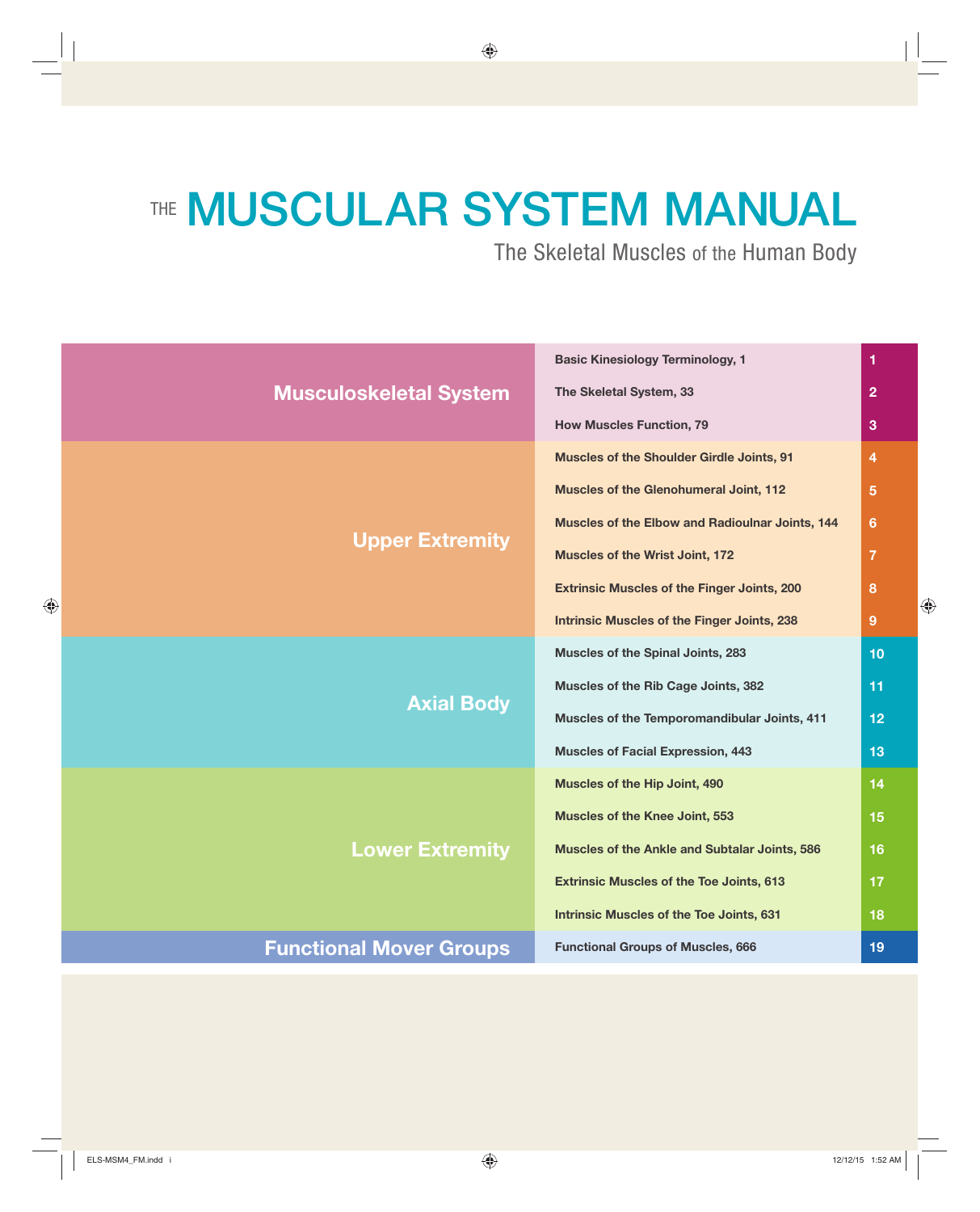# **PREFACE**

*The Muscular System Manual: The Skeletal Muscles of the Human Body,* 4<sup>th</sup> edition, is meant to be the most thorough atlas of muscle function that is available. Instead of simply listing muscle attachments and actions that are typically taught, *The Muscular System Manual* comprehensively covers all muscle functions of each muscle. Shortening action functions with their reverse actions are addressed, as well as eccentric and stabilization functions. By offering the student the full picture of muscle function, it actually makes the task of learning the muscles easier, not harder. Students can grasp the information more quickly because they understand it and do not have to memorize it.

#### **WHO WILL BENEFIT FROM THIS BOOK?**

This book is primarily written for students and practicing therapists of manual and movement therapies, including massage therapy, physical therapy, chiropractic, osteopathy, orthopedists, athletic training, yoga, Pilates, and Feldenkrais. However, anyone who needs to learn the skeletal muscles of the body will find this book invaluable and essential. Unlike many books, you will not outgrow *The Muscular System Manual*. It will be your guide as you first learn the muscles of the body, and it will remain an invaluable resource on your bookshelf for as long as you are in practice.

#### **CONCEPTUAL APPROACH**

The approach taken by *The Muscular System Manual* is unique. Instead of simply listing information, it teaches the information and makes it understandable, allowing for true critical thinking. The beginning chapters set the framework for how muscles work as well as give a five-step approach to learning muscles. Each individual muscle then has notes that explain how the actions can be reasoned out instead of memorized. The goal of this book is to enable the student/ therapist/trainer/physician to be able to critically think through muscle functioning when working clinically with clients and patients.

#### **ORGANIZATION**

**The Muscular System Manual is organized into five Parts. Part** 1 covers the basic language of kinesiology that the student needs to be able to understand muscle attachments and functions and also communicate with other members of the health care and fitness fields. Parts 2 through 4 systematically cover each of the major muscles of the body, presenting in a clear and organized manner the essential information of every muscle. The beginning of each chapter in these parts opens with large group illustrations of the muscles of the joint region. Each muscle then has an individual layout in which the muscle's attachments, functions, innervation, arterial supply, palpation, relationship to other structures, and other

miscellaneous information that is intellectually and clinically relevant are given. Part 5 presents illustrations of all the major functional joint action mover groups of muscles as well as illustrations of the muscles of the pelvic floor and myofascial meridians of the body.

#### **DISTINCTIVE FEATURES OF THIS BOOK**

There are many features that distinguish this book:

- The most thorough coverage of muscle function available.
- Explanations to understand the muscle's actions that promote critical thinking.
- Full referencing for all joint actions.
- Information presented in a layered à la carte approach that allows each student or instructor to determine what content is covered.
- Beautiful illustrations in which the bones and muscles are placed on a photograph of a real person.
- Large group illustrations for every functional group.
- Myofascial meridian information for every muscle.
- Bulleted clear and easy-to-follow palpations for each muscle.
- An interactive digital program on Evolve that allows for any combination of muscles to be placed on the skeleton and body.

#### **NEW TO THIS EDITION**

All features of the  $3<sup>rd</sup>$  edition have been preserved; the  $4<sup>th</sup>$ edition of *The Muscular System Manual* has many new features:

- Evidence-based full referencing for all joint actions of the muscles.
- Expanded coverage of muscle function to address the oblique plane motion patterns of the muscles.
- A flashcard app that offers a portable resource for studying more than 250 flashcards, which include coverage of muscles, muscle locations, pronunciations, attachments, actions, and innervation information.
- New illustrations for the muscle attachments and myofascial meridians, as well as for many of the muscles.
- A concise review of all organ systems of the body.
- Digital access to video demonstrations of the palpation of all the muscles of the body.
- An interactive customized digital program that allows stretches of the individual muscles to be printed out for self-care use or for use with patients/clients.

#### **LEARNING AIDS**

• The attachment and functions information is presented in a layered à la carte approach that allows the student to decide at what depth to learn the information.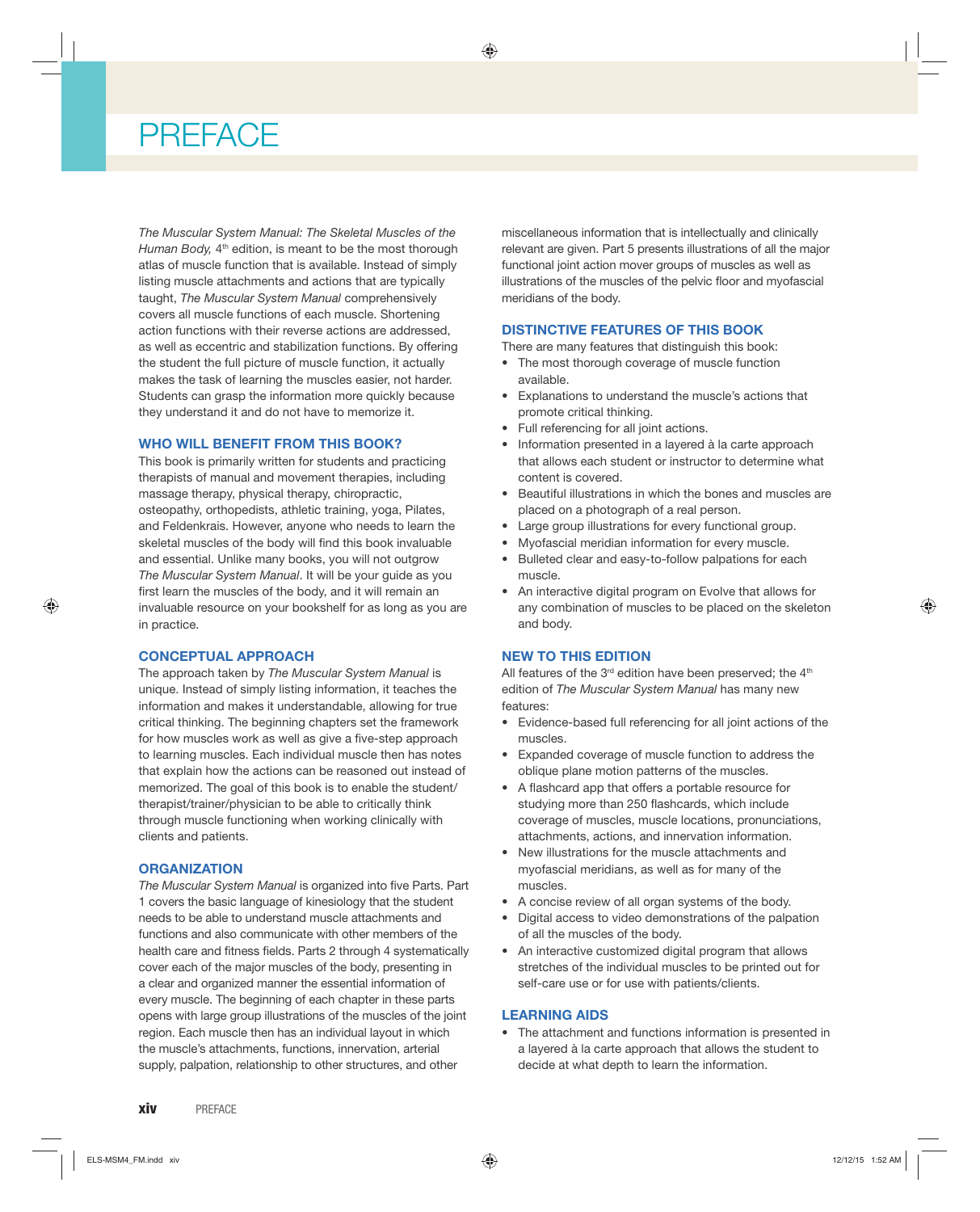- This book is meant to be used not only as a textbook. but also as an in-class manual. For this reason, checkboxes are provided for each muscle layout as well as each piece of information. This allows the student to check off exactly what content will be learned. Instructors, having students check off content covered, allows for extremely clear expectations of what they are responsible for.
- Arrows are placed over the muscle for each individual muscle illustration so that the line of pull of the muscle can be seen and visually understood. This allows for the actions of the muscle to be understood instead of memorized.
- A Miscellaneous section is provided that offers interesting insights to each muscle. Many of these are clinical applications that flesh out and make learning the muscle more interesting.

#### **EVOLVE ONLINE RESOURCES**

This book is backed up by an Evolve website that includes the following student resources:

- An interactive digital program that is simple, thorough, and easy to use. A base photograph of the region of the body is presented with the skeleton drawn in. A list of every muscle of that region is given and you can choose any combination of muscles and place them onto the illustration, allowing you to not only see that muscle's attachments, but more importantly, to be able to see the relationship between all the muscles of the region. *Any combination* of muscles can be chosen!
- Video demonstrations by the author showing palpation of each and every muscle of the book.
- An audio feature in which the author reads aloud the names, attachments, and major actions of all the muscles. This allows for studying while commuting or for use with an MP3 device. Ideal for studying and learning while on the go!
- Interactive review exercises such as Drag 'n' Drop labeling exercises and Name That Muscle quizzes for further review of the skeletal muscles of the human body.
- 200 short-answer review questions to reinforce knowledge learned in the book.
- An interactive customized digital program that allows stretches of the individual muscles to be printed out for self-care use or for use with patients/clients.
- A concise review of all organ systems of the body.
- Supplemental appendices featuring valuable information on the following topics: soft tissue attachments, palpation guidelines, overview of innervation, overview of arterial supply, additional skeletal muscles, and mnemonics for remembering muscle names.

#### **OTHER RESOURCES**

For instructors, the entire book is available in 50-minute PowerPoint lectures, with learning outcomes, discussion topics, and critical thinking questions. There is also an instructor's manual that provides step-by-step approaches to leading the class through learning the muscles, as well as case studies that allow for a critical thinking application of the muscles to common musculoskeletal conditions. Further, a complete image collection that contains every figure in the book, and a test bank in ExamView containing 1,500 questions, are provided.

#### **RELATED PUBLICATIONS**

*The Muscular System Manual* is also supported by an excellent coloring book and set of flash cards that can be purchased separately. Look for *Musculoskeletal Anatomy Coloring Book,* 2nd edition, and *Musculoskeletal Anatomy Flash Cards,* 2nd edition, published by Mosby/Elsevier. For more on muscle palpation, look for *The Muscle and Bone Palpation Manual, With Trigger Points, Referral Patterns, and Stretching,* 2nd edition (Mosby/Elsevier, 2015).

#### **NOTE TO THE STUDENT**

This book is thick and packed with information. You can choose exactly how much you want to learn. If you are a beginner to learning muscles, the outstanding illustrations and the simple and clear explanations will make learning muscles easy. If you are an advanced student of the muscular system, the depth of information will help you reach new levels of knowledge and clinical application. You will not outgrow this book. Whether as an in-class manual or a reference text for your bookshelf, you will find this book to be an ideal and essential book now and into the future!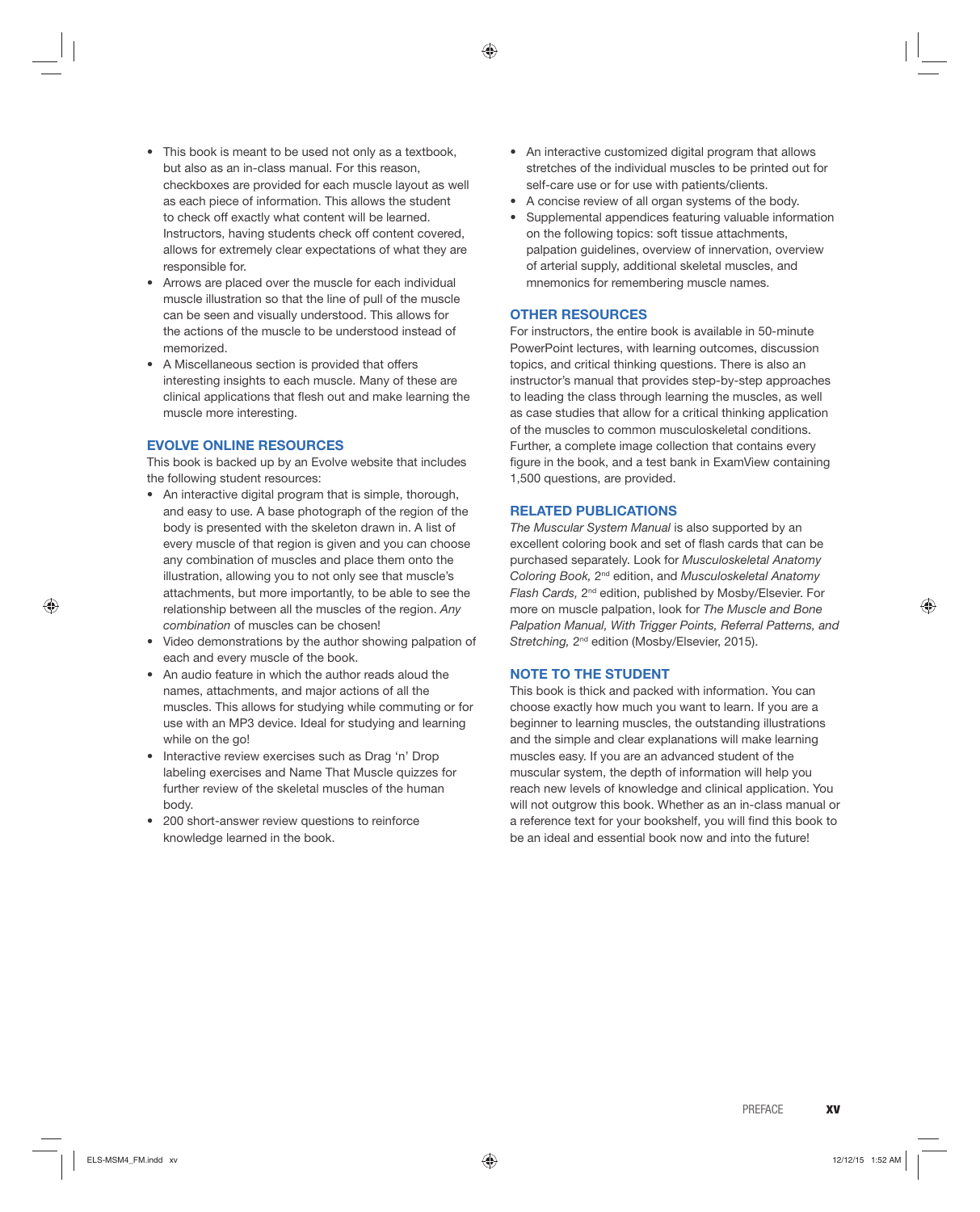# HOW TO USE THIS BOOK

- **<sup>1</sup>** Muscle and Group Name (if applicable), covered in a 2- to 3-page spread.
- **<sup>2</sup>** Illustration of individual muscle, with arrows indicating lines of pull. Bony attachments are shaded in brown for easy identification. Muscle is deep to (behind) a bone from this. Figures are full color anatomic illustrations of muscles and bones drawn over photographs to help identify positions of the structures. The positions of muscles and bones in the human body are unmistakable in this overlay artwork.
- **3** Checkboxes are used throughout the 2to 3-page individual muscle spreads so you can mark information to be covered or check it off once you have learned the material.
- A first look at the name of the muscle to see what free information the name gives us.
- **<sup>5</sup>** Derivation and proper pronunciation of the muscle are provided here.
- **<sup>6</sup>** Simple attachment (origin) information. (Note: For illustrations of bones, bony landmarks, and muscle attachment sites, see Chapter 2.)
- **<sup>7</sup>** More detailed attachment (origin) information.
- **<sup>8</sup>** Simple attachment (insertion) information. (Note: If more detailed attachment [insertion] information is present, it will follow directly after this section.)
- **9** Functions section: This section covers every contraction function of the muscle. This information serves to make *The Muscular System Manual* more complete, giving a comprehensive presentation of musculoskeletal function. (Note: For an explanation of muscle function, see Chapter 3.)
- **<sup>10</sup>** Concentric (Shortening) Mover Actions table: The actions (standard and reverse)



• Scapular protraction is important when pushing, punching, and reaching forward with the upper extremity. (action 1) • When the serratus anterior contracts, it pulls on the

**Serratus Anterior 3**

**4**

**1**

scapula, causing the inferior angle of the scapula to swing anteriorly and superiorly toward the rib attachment of the serratus anterior (this is especially true of the fibers attaching to the inferior angle of the scapula). This causes the glenoid fossa to orient upward; therefore the serratus anterior upwardly rotates the scapula at the scapulocostal joint. (action 2)

**104** PART 2 The Skeletal Muscles of the Upper Extremity

*The name,* serratus anterior*, tells us that this muscle has a serrated appearance and is anterior (anterior to the serratus*  **Figure 4-7** Lateral view of the right serratus anterior

- Upward rotation of the scapula is a coupled motion that must accompany any abduction and/or flexion of the arm at the glenohumeral joint. The serratus anterior is especially engaged to upwardly rotate the scapula when the arm is flexed at the glenohumeral joint. (action 2)
- The serratus anterior is the prime mover of scapular protraction, upward rotation, and medial tilt. (actions 1, 2, 5) • Only the upper fibers of the serratus anterior can elevate
- the scapula. (action 3) • Only the lower fibers of the serratus anterior can depress
- the scapula. (action 4) • When the scapula moves at the scapulocostal joint, the clavicle also moves at the sternoclavicular joint.
- (actions 1, 2, 3, 4) • Medial tilt (also known as lateral rotation) is a motion of
- the scapula that brings its medial border back against the body wall. In anatomic position, the scapula should be fully

that are usually taught at a beginning or intermediate level are in bold print within the table. The remaining actions within the table are for more advanced levels of learning. (Note: For illustrations of joint actions, see Chapter 1.)

**Standard Mover Action notes:** Methodology information that explains the reasoning behind each of the muscle's standard actions.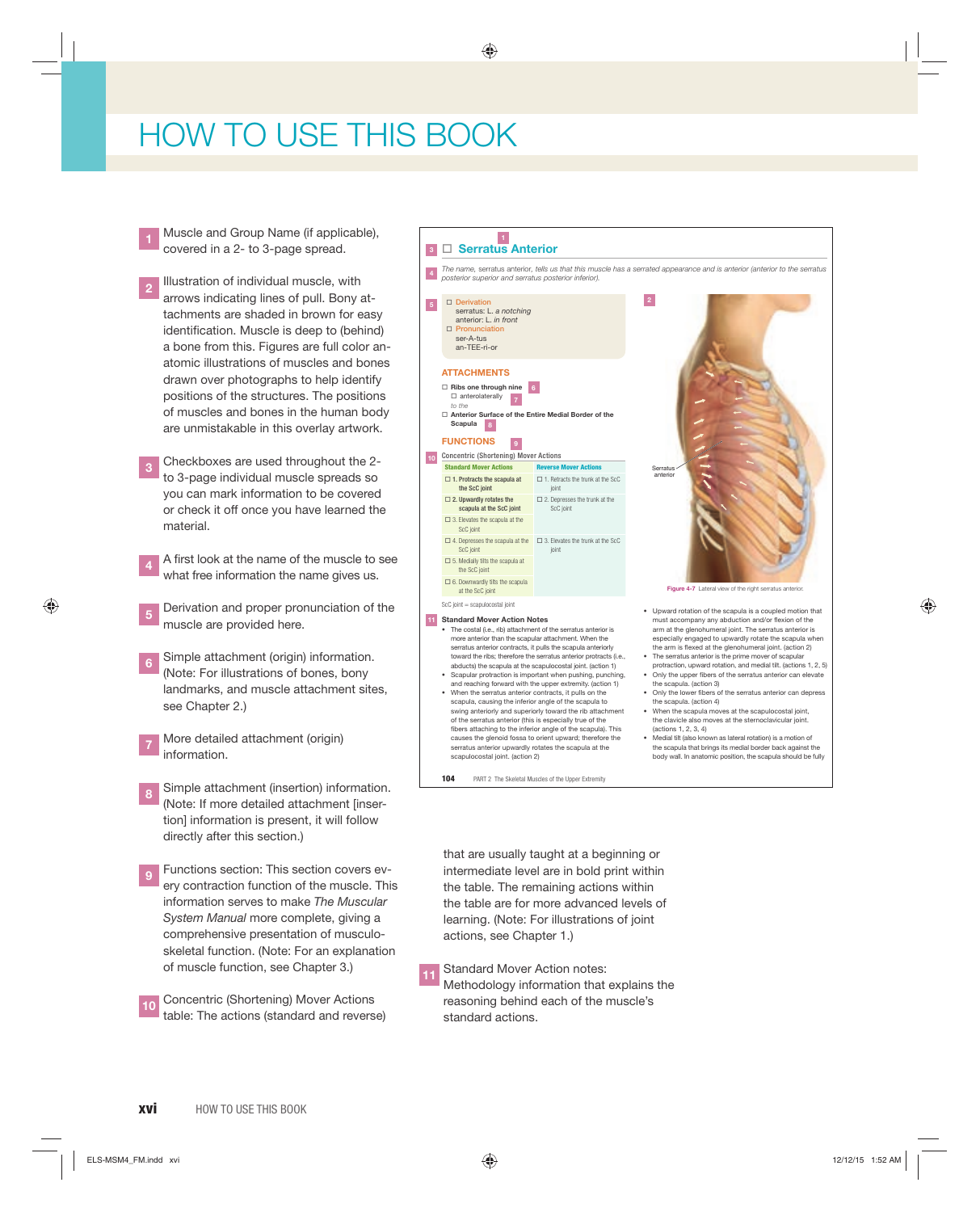- **<sup>12</sup>** Reverse Mover Action notes: Methodology information that explains the reasoning behind each of the muscle's reverse actions.
- **<sup>13</sup>** Motions: The oblique plane motion(s) of the muscle is given here to better understand the true motion pattern(s) of the muscle.
- **14** Eccentric and Isometric Functions and Notes: The importance of core stabilization (isometric contraction) in exercise and rehabilitation has become increasingly understood in recent years, and negative (eccentric) contractions are used more and more in exercise. Coverage of this information is unique to this book.
- **<sup>15</sup>** Additional notes on the muscle's actions are given here.
- **<sup>16</sup>** Innervation section: Two levels of detail are provided, with the predominant spinal levels shown in bold print.
- Arterial Supply section: Two levels of detail are provided. (Note: Arterial supply to muscles is extremely variable. Although specific information is provided here, this variability must be kept in mind when learning this material.)
- Palpation section: Easy-to-follow numbered steps to palpate the muscle. See the Evolve website for more in-depth video palpation protocols for the muscle palpation guidelines.
- **19** Relationship section: Gives information regarding the muscle's anatomic relationship to other musculoskeletal structures.
- **20** Miscellaneous section: In this section, interesting information about the muscle and clinical applications are given.
- medially tilted. If the serratus anterior muscles are weak, the client may have a posture of winged scapulae (laterally tilted scapulae). The fact that the serratus anterior is a strong protractor and medial tilter is especially important beca the scapula tends to laterally tilt when it protracts. (action 5)
- Downward tilt of the scapula is a motion wherein the inferior angle of the scapula is pulled back against the body wall. In anatomic position, the scapula should be fully downwardly tilted. (action 6)

#### **Reverse Mover Action Notes 12**

- The reverse action of retracting the trunk (i.e., moving it posteriorly) relative to the scapula at the scapulocostal joint is best seen when performing a push-up. At the point in a push-up when the body has been pushed up away from the ground and the elbow joints are fully extended, there is a small additional degree of upward movement of the body. This motion is created by the rratus anterior pulling the trunk up (posteriorly) toward the scapulae, which are now fixed due to the hands being placed on the floor. (reverse action 1)
- The reverse action of depression of the trunk relative to the scapula at the scapulocostal joint might occur if the arms are flexed 180 degrees overhead with the hands fixed to an immovable object when lying down and the body is pulled downward away from the immovable object. (reverse action 2)
- The reverse action of elevation of the trunk relative to the scapula at the scapulocostal joint is not very likely to occur. (reverse action 3)

#### **Motion 13**

1. The serratus anterior has one line of pull in an oblique plane and therefore creates one motion, which is a combination of protraction, upward rotation, medial tilt, and downward tilt of the scapula at the scapulocostal joint. (Note: Its upper fibers also elevate the scapula and its lower fibers also depress the scapula.)

#### **Eccentric Antagonist Functions 14**

depression, elevation, lateral tilt, and upward tilt 2. Restrains/slows protraction, elevation, and depression of the trunk

- 
- **Isometric Stabilization Functions 14** Stabilizes the scapula
- 2. Stabilizes the rib cage
- etric Stabilization Function Note • The stabilization of the scapula function of the serratus anterior is particularly important for maintaining a healthy posture of the scapula. The serratus anterior is the most important muscle for preventing lateral tilt (winging) and upward tilt of the scapula.

#### **Serratus Anterior***—cont'd*

- **Additional Notes on Actions 15**
- 1. Some sources state that the uppermost fibers of the serratus anterior can downwardly rotate and laterally tilt the scapula.
- 2. There is controversy regarding whether or not the serratus anterior is involved with respiration by moving the ribcage. Given its attachments onto the ribs, an accessory respiratory action seems likely.
- 3. The pull of the serratus anterior upon the scapula at the scapulocostal joint is also exerted upon the clavicle at the sternoclavicular joint.

#### **INNERVATION 16**

**17**

□ The Long Thoracic Nerve **C5**, C6, C7

#### **ARTERIAL SUPPLY**

- □ The Dorsal Scapular Artery (a branch of the Subclavian Artery) and the Lateral Thoracic Artery (a branch of the Axillary Artery)<br>□ and the Superior Thoracic Artery (a branch of the
- Axillary Artery)

#### **PALPATION 18**

- 1. With the client supine and the arm flexed to 90 degrees at the shoulder joint (hand pointed toward the ceiling), place palpating hand on the rib cage on the lateral trunk between the anterior and pos axillary folds of tissue.
- 2. Have the client protract the scapula by pushing the hand toward the ceiling and feel for the contraction of and to that a the seming and feet for the serratus anterior. Resistance may be added.
- 3. Once located, try to follow the serratus anterior as far anterior as possible (deep to the pectoralis major) and as far posterior as possible (deep to the latissimus dorsi and the scapula).

#### 1. Restrains/slows scapular retraction, downward rotation, 19 RELATIONSHIP TO OTHER STRUCTURES

- $\Box$  From the posterior perspective, the majority of the serratus anterior lies deep to the scapula and the latissimus dorsi. From the anterior perspective, much of the muscle lies deep to the pectoralis major and minor  $\Box$  The serratus anterior is superficial anterolaterally on the
- trunk where it meets the external abdominal oblique. The lowest four to five slips of the costal (i.e., rib) attachments of the serratus anterior interdigitate with the
- external abdominal oblique.  $\square$  The serratus anterior lies next to (anterior to) the subscapularis.
- $\Box$  The serratus anterior is located within the spiral line myofascial meridian.
	- PART 2 The Skeletal Muscles of the Upper Extremity **105**

#### **Serratus Anterior***—cont'd*

#### **MISCELLANEOUS 20**

- 1. The serrated appearance comes from attaching onto separate ribs, which creates the notched look of a serrated knife.
- 2. In very well-developed individuals, the serratus anterior looks like ribs standing out in the anterolateral trunk. 3. The serratus anterior can be considered to have three
- parts: the first part attaching from ribs one and two to the superior angle of the scapula, the second part from ribs two and three to the length of the medial border of

#### the scapula, and the third part from ribs four through nine to the inferior angle of the scapula. The third part (most inferior part) of the serratus anterior is the strongest.

4. The serratus anterior blends into the rhomboids on the anterior side of the scapula (as part of the spiral line myofascial meridian). Because of this blending, the rhomboids and serratus anterior are sometimes referred to as the *rhomboserratus muscle.* The rhomboserratus musculature acts as a sling that holds and balances the posture of the scapula.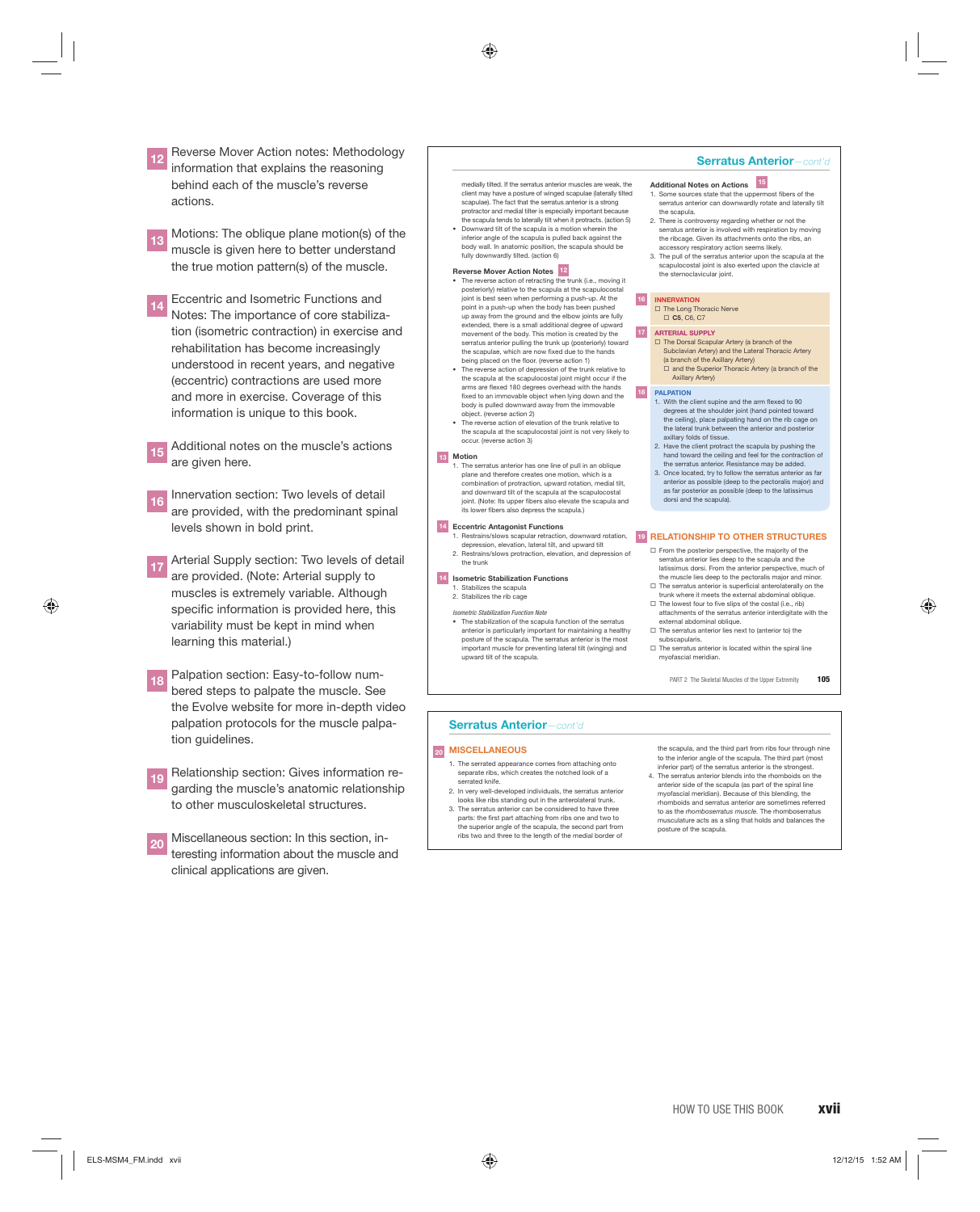# CONTENTS

### **PART 1**

#### **The Musculoskeletal System, 1**

- 1 Basic Kinesiology Terminology, 1
- 2 The Skeletal System, 33<br>3 How Muscles Function. 7
- 3 How Muscles Function, 79

## **PART 2**

#### **The Skeletal Muscles of the Upper Extremity, 91**

4 Muscles of the Shoulder Girdle Joints, 91 Trapezius, 96 Rhomboids major and minor, 100 Levator scapulae, 102 Serratus anterior, 104 Pectoralis minor, 107 Subclavius, 109

#### 5 Muscles of the Glenohumeral Joint, 112

Deltoid, 119 Coracobrachialis, 123 Pectoralis major, 125 Latissimus dorsi, 128 Teres major, 131 Rotator Cuff Group, 133 *Supraspinatus, 135 Infraspinatus, 137 Teres minor, 139 Subscapularis, 141*

#### 6 Muscles of the Elbow and Radioulnar Joints, 144

#### Elbow Joint, *Biceps brachii, 152 Brachialis, 155 Brachioradialis, 157 Triceps brachii, 160 Anconeus, 163* Radioulnar Joints, *Pronator teres, 165 Pronator quadratus, 167 Supinator, 169*

#### 7 Muscles of the Wrist Joint, 172

Wrist Flexor Group, *Flexor carpi radialis, 185 Palmaris longus, 187 Flexor carpi ulnaris, 190* Wrist Extensor Group, *Extensor carpi radialis longus, 192 Extensor carpi radialis brevis, 194 Extensor carpi ulnaris, 197*

#### 8 Extrinsic Muscles of the Finger Joints, 200 Flexors, **Flexor digitorum superficialis, 210** *Flexor digitorum profundus, 213 Flexor pollicis longus, 215*

Extensors, *Extensor digitorum, 218 Extensor digiti minimi, 221* Deep Distal Four Group, 224 *Abductor pollicis longus, 225 Extensor pollicis brevis, 228 Extensor pollicis longus, 231 Extensor indicis, 234*

#### 9 Intrinsic Muscles of the Finger Joints, 238

Thenar Eminence Group, 250 *Abductor pollicis brevis, 252 Flexor pollicis brevis, 254 Opponens pollicis, 256* Hypothenar Eminence Group, 258 *Abductor digiti minimi manus, 260 Flexor digiti minimi manus, 262 Opponens digiti minimi, 264* Central Compartment Group, 266 *Adductor pollicis, 268 Lumbricals manus, 271 Palmar interossei, 273 Dorsal interossei manus, 276* Superficial Fascial Muscle, *Palmaris brevis, 279*

## **PART 3**

#### **The Skeletal Muscles of the Axial Body, 283**

10 Muscles of the Spinal Joints, 283 Full Spine, *Erector spinae group, 299 Iliocostalis, 302 Longissimus, 305 Spinalis, 308 Transversospinalis group, 310 Semispinalis, 313 Multifidus, 316 Rotatores, 319 Interspinales, 321 Intertransversarii, 323* Neck and Head, *Sternocleidomastoid (SCM), 325 Scalene group, 328 Anterior scalene, 330 Middle scalene, 332*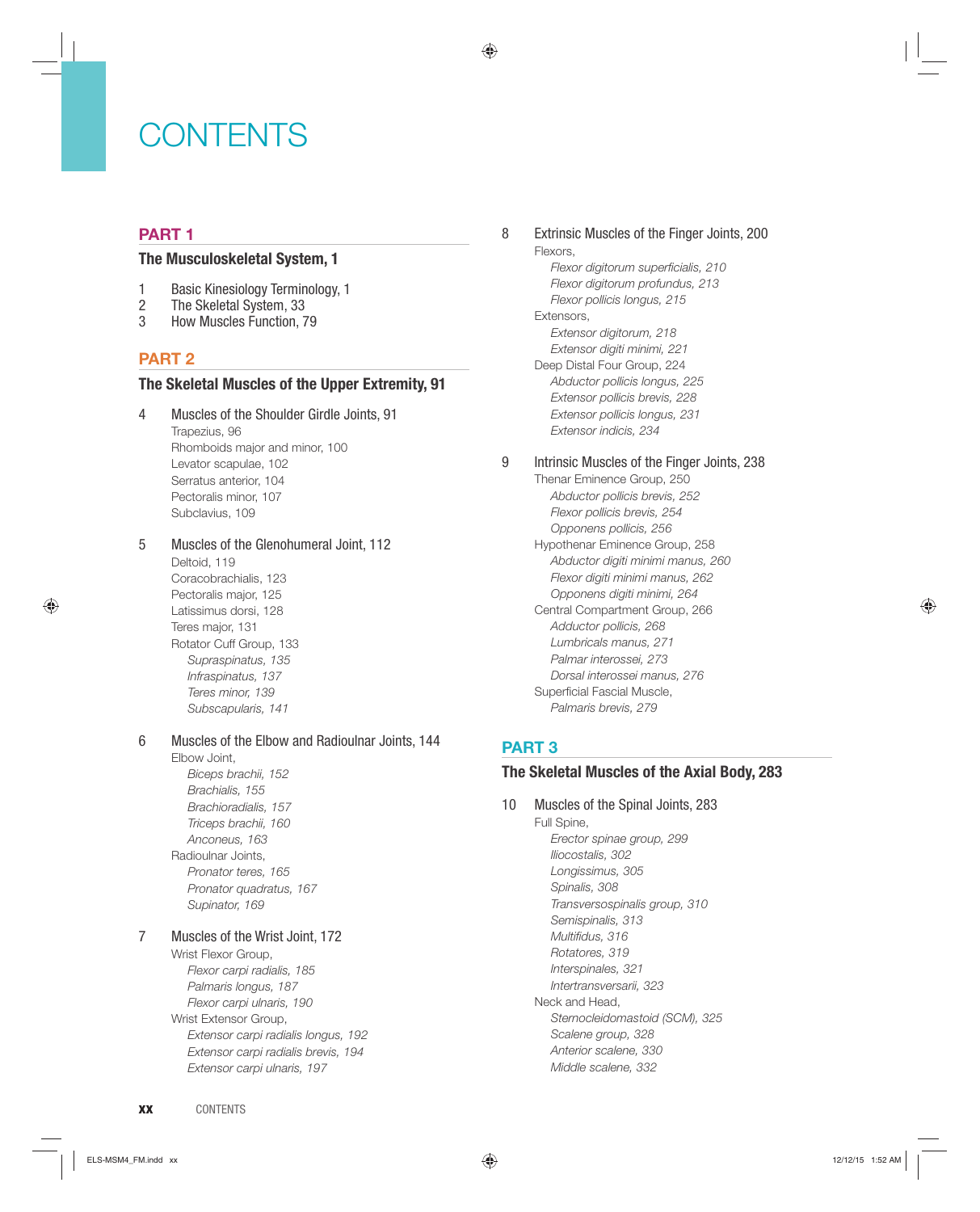*Posterior scalene, 334 Prevertebral group, 336 Longus colli, 338 Longus capitis, 340 Rectus capitis anterior, 342 Rectus capitis lateralis, 344 Splenius capitis, 346 Splenius cervicis, 348 Suboccipital group, 350 Rectus capitis posterior major, 352 Rectus capitis posterior minor, 354 Obliquus capitis inferior, 356 Obliquus capitis superior, 358* Low Back, *Quadratus lumborum, 360 Anterior abdominal wall muscles, 363 Rectus abdominis, 366 External abdominal oblique, 369 Internal abdominal oblique, 373 Transversus abdominis, 377 Psoas minor, 379* 11 Muscles of the Rib Cage Joints, 382 External intercostals, 390 Internal intercostals, 393 Transversus thoracis, 396 Diaphragm, 398 Serratus posterior superior, 402 Serratus posterior inferior, 404 Levatores costarum, 406 Subcostales, 408

#### 12 Muscles of the Temporomandibular Joints, 411

Major Muscles of Mastication, *Temporalis, 416 Masseter, 418 Lateral pterygoid, 420 Medial pterygoid, 422* Lesser Muscles of Mastication—the Hyoid Group, Hyoid Group, 424 Suprahyoids, *Digastric, 426 Mylohyoid, 428 Geniohyoid, 430 Stylohyoid, 432* Infrahyoids, *Sternohyoid, 434 Sternothyroid, 436 Thyrohyoid, 438 Omohyoid, 440*

#### 13 Muscles of Facial Expression, 443

Scalp,

*Occipitofrontalis, 449 Temporoparietalis, 451 Auricularis group, 452*

Eye, *Orbicularis oculi, 454 Levator palpebrae superioris, 456 Corrugator supercilii, 457* Nose, *Procerus, 459 Nasalis, 461 Depressor septi nasi, 463* Mouth, *Levator labii superioris alaeque nasi, 465 Levator labii superioris, 467 Zygomaticus minor, 469 Zygomaticus major, 471 Levator anguli oris, 473 Risorius, 475 Depressor anguli oris, 477 Depressor labii inferioris, 479 Mentalis, 481 Buccinator, 483 Orbicularis oris, 485 Platysma, 487*

#### **PART 4**

#### **The Skeletal Muscles of the Lower Extremity, 490**

14 Muscles of the Hip Joint, 490 Hip Joint Flexors, *Psoas major, 502 Iliacus, 506 Tensor fasciae latae (TFL), 508 Sartorius, 510* Adductor Group, 512 *Pectineus, 516 Adductor longus, 518 Gracilis, 520 Adductor brevis, 522 Adductor magnus, 524* Gluteal Group, 527 *Gluteus maximus, 528 Gluteus medius, 531 Gluteus minimus, 534* Deep Lateral Rotator Group, 537 *Piriformis, 539 Superior gemellus, 542 Obturator internus, 544 Inferior gemellus, 546 Obturator externus, 548 Quadratus femoris, 550*

#### 15 Muscles of the Knee Joint, 553

Quadriceps Femoris Group, 562 *Rectus femoris, 564 Vastus lateralis, 566 Vastus medialis, 568 Vastus intermedius, 570*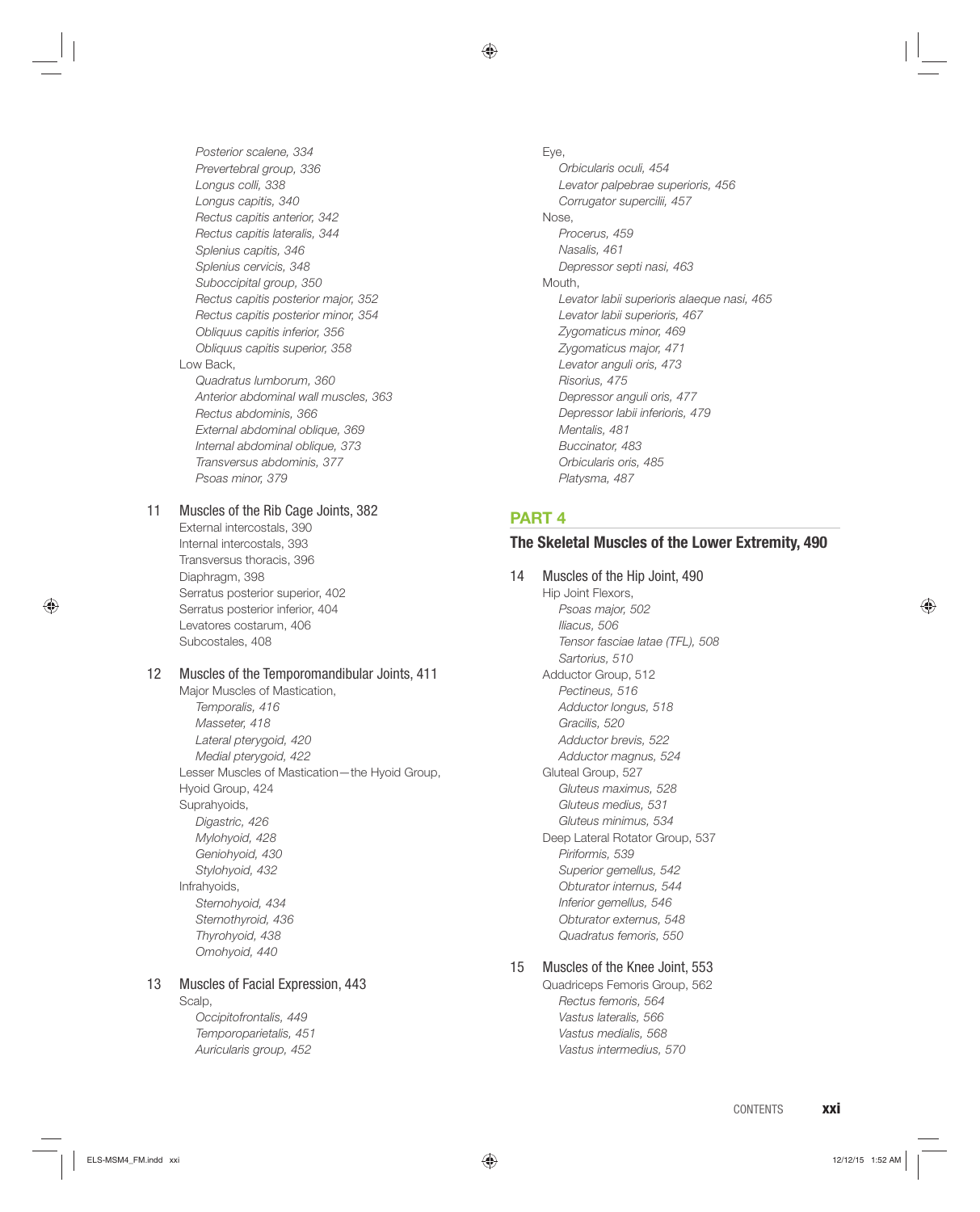Articularis genus, 572 Hamstring Group, 573 *Biceps femoris, 575 Semitendinosus, 578 Semimembranosus, 580* Popliteus, 583

#### 16 Muscles of the Ankle and Subtalar Joints, 586

Anterior Compartment, *Tibialis anterior, 596 Fibularis tertius, 598* Lateral Compartment, *Fibularis longus, 600 Fibularis brevis, 602* Superficial Posterior Compartment, *Gastrocnemius, 604 Soleus, 606 Plantaris, 608* Deep Posterior Compartment, *Tibialis posterior, 610*

#### 17 Extrinsic Muscles of the Toe Joints, 613

Anterior Compartment, *Extensor digitorum longus, 622 Extensor hallucis longus, 624* Deep Posterior Compartment, *Flexor digitorum longus, 626 Flexor hallucis longus, 628*

# 18 Intrinsic Muscles of the Toe Joints, 631

Dorsal Surface, *Extensor digitorum brevis, 640 Extensor hallucis brevis, 642*

Plantar Surface: Layer I, *Abductor hallucis, 644 Abductor digiti minimi pedis, 646 Flexor digitorum brevis, 648* Plantar Surface: Layer II, *Quadratus plantae, 650 Lumbricals pedis, 652* Plantar Surface: Layer III, *Flexor hallucis brevis, 654 Flexor digiti minimi pedis, 656 Adductor hallucis, 658* Plantar Surface: Layer IV, *Plantar interossei, 660 Dorsal interossei pedis, 662*

## **PART 5**

#### **Functional Mover Groups of Muscles, 666**

## 19 Functional Groups of Muscles, 666

Functional Mover Groups: Upper Extremity, 667 Axial Body, 686 Lower Extremity, 702 Muscles of the Pelvic Floor, 716 Myofascial Meridians, 719

References, 725 Index, 737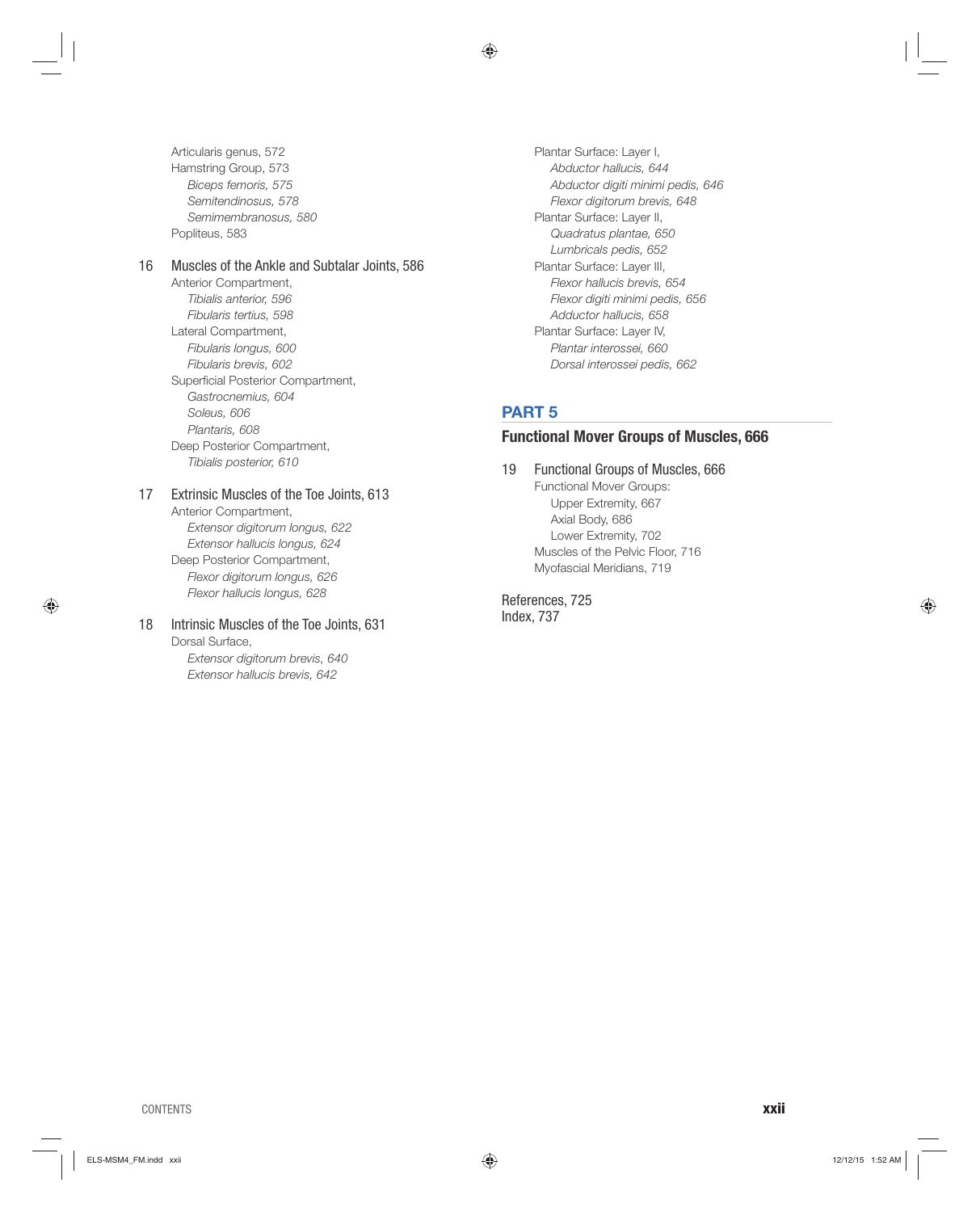# Right Lateral View of the Muscles of the Shoulder Girdle  $\Box$ **and Neck Region**



**Figure 4-3**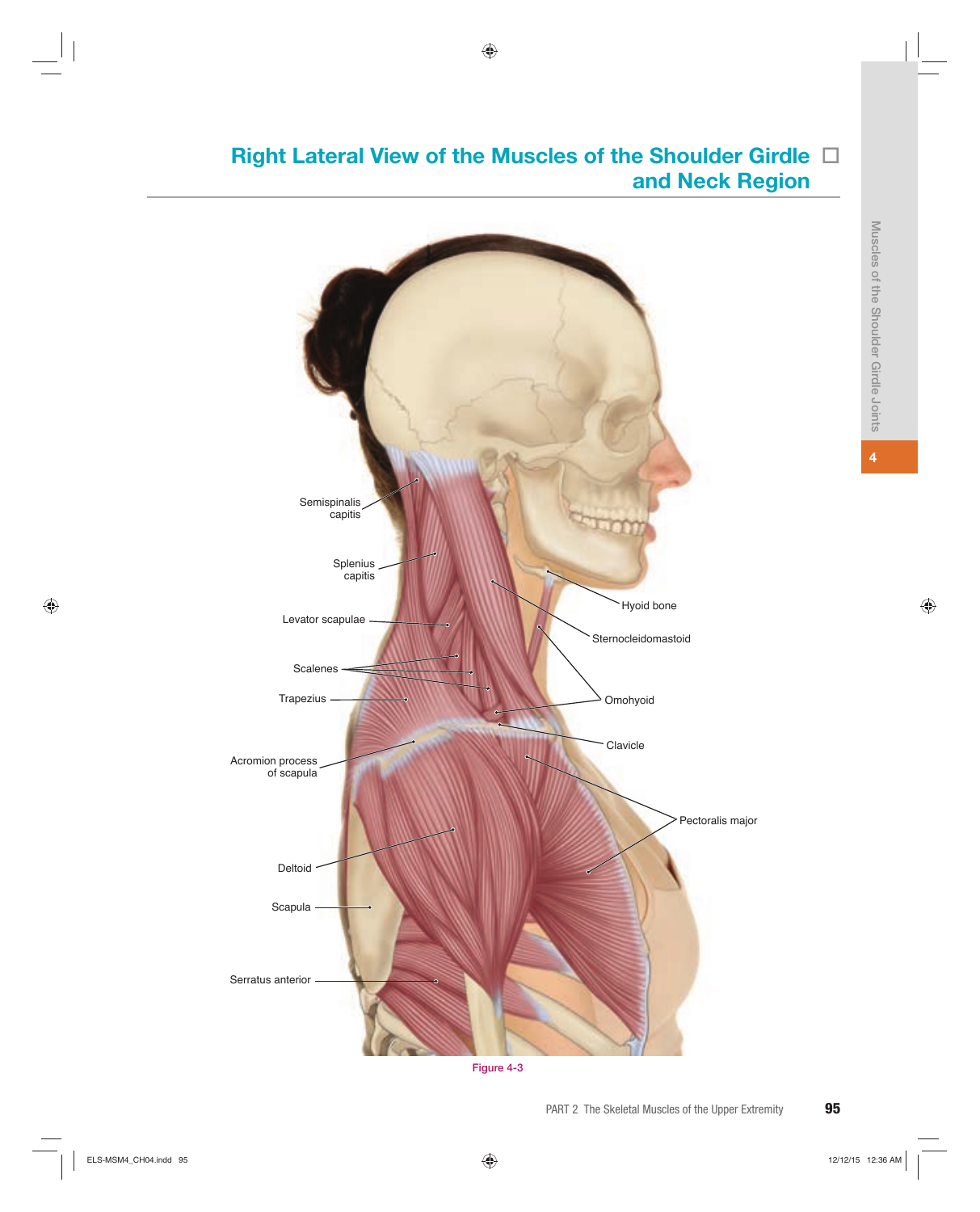# **Thenar Eminence Group**

#### **ORGANIZATION OF THE THENAR MUSCLES**

The thenar eminence is an eminence of soft tissue located on the radial side of the palm of the hand. There are three muscles in the thenar eminence group: the abductor pollicis brevis, flexor pollicis brevis, and opponens pollicis.

### **ATTACHMENTS**

- $\Box$  All three thenar muscles attach proximally onto the flexor retinaculum and carpal bones.
- $\Box$  All three thenar muscles attach distally onto the thumb.
	- $\Box$  The abductor pollicis brevis and the flexor pollicis brevis attach onto the proximal phalanx of the thumb.
	- $\Box$  The opponens pollicis attaches onto the metacarpal of the thumb.

### **FUNCTIONS**

- $\Box$  All three thenar muscles move the thumb.
- $\Box$  In each case, the name of the muscle indicates its major joint action.

#### **MISCELLANEOUS**

- 1. The layering of the thenar muscles is approximately as follows: The abductor pollicis brevis is the most superficial of the three. The flexor pollicis brevis is intermediate. The opponens pollicis is the deepest of the three.
- 2. There are three muscles located in the hypothenar eminence that are analogous to the thenar muscles. The three hypothenar muscles are the abductor digiti minimi manus, flexor digiti minimi manus, and opponens digiti minimi.
- 3. The thenar muscles are located within the deep front arm line myofascial meridian.

#### **INNERVATION**

 $\Box$  The three thenar muscles are innervated by the median nerve. (The ulnar nerve usually contributes to a small degree.)

#### **ARTERIAL SUPPLY**

 $\square$  The three thenar muscles receive their arterial supply from the radial artery.



Figure 9-5 Anterior views of the right thenar group muscles. A, Superficial view.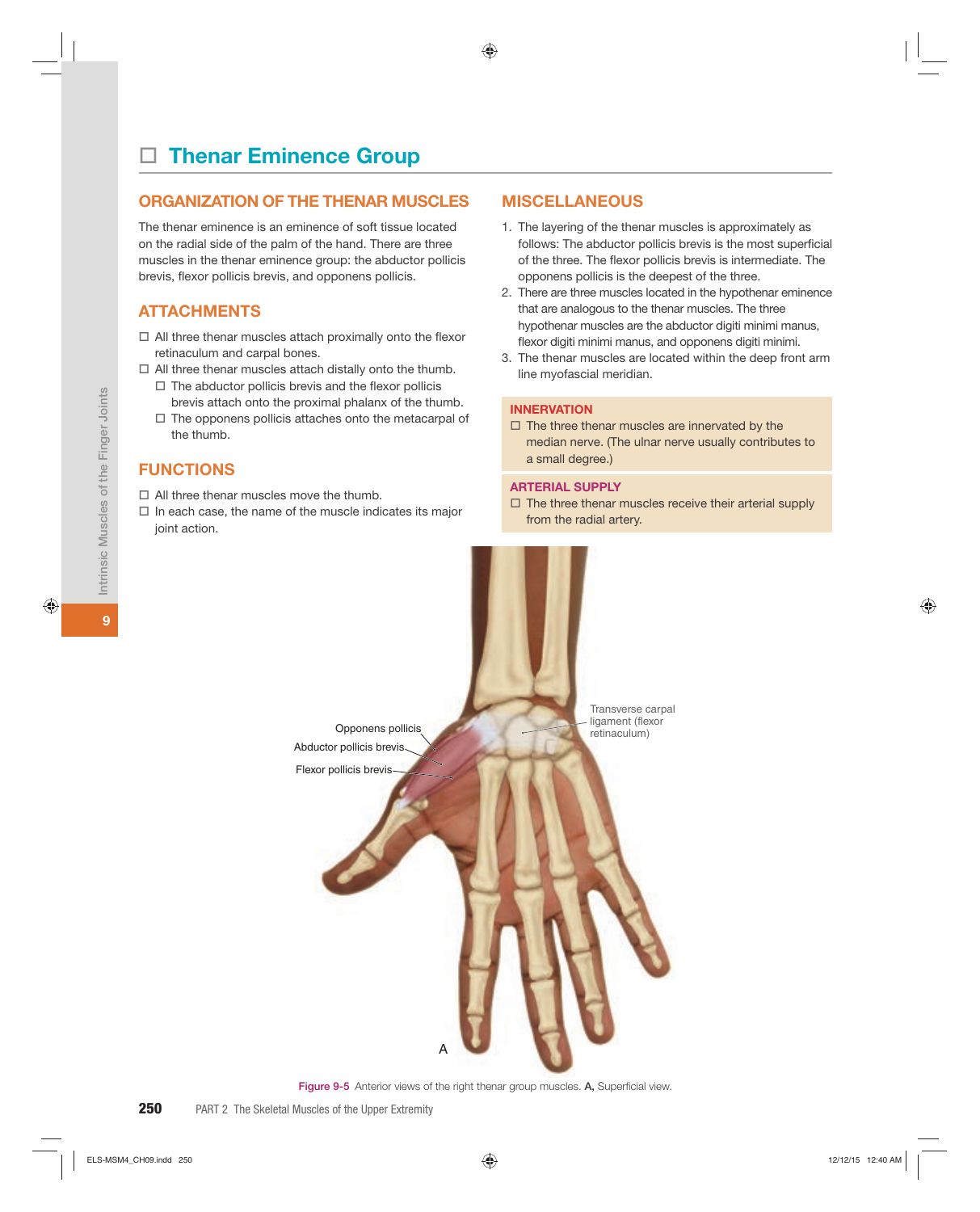# **Thenar Eminence Group***—cont'd*



Figure 9-5, cont'd B, Deep view. The abductor pollicis brevis and flexor pollicis brevis have been cut. APB, Abductor pollicis brevis; FPB, flexor pollicis brevis; OP, opponens pollicis.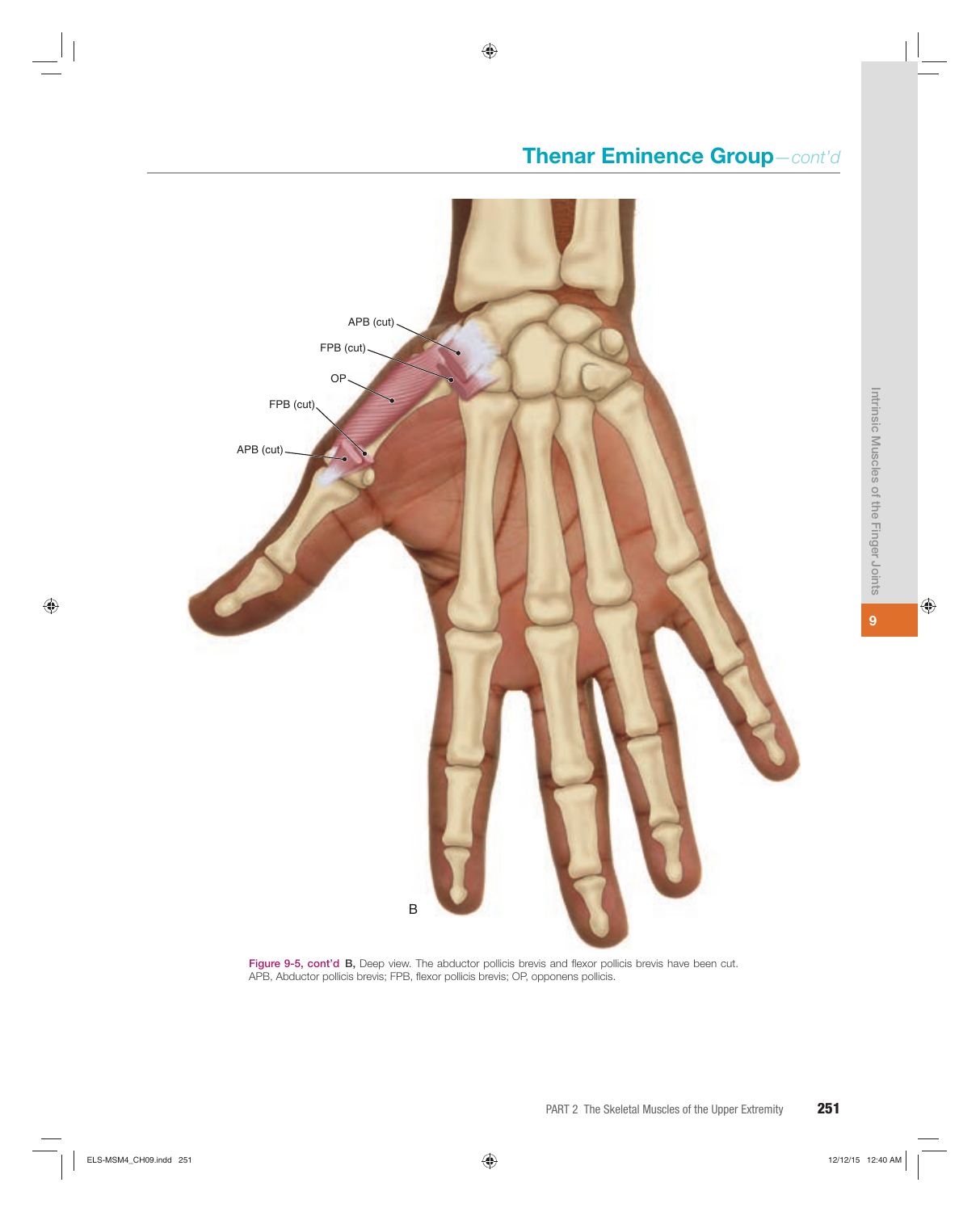# **Biceps Femoris (of Hamstring Group)**  $\Box$

*The name,* biceps femoris*, tells us that this muscle has two heads and lies over the femur.*

o **Derivation** biceps: L. *two heads*

femoris: L. *refers to the femur*

o **Pronunciation** BY-seps FEM-o-ris

## **ATTACHMENTS**

# □ LONG HEAD: Ischial Tuberosity

- $\square$  and the sacrotuberous ligament
- □ **SHORT HEAD: Linea Aspera**  $\Box$  and the lateral supracondylar line of the femur *to the*
- o **Head of the Fibula**  $\Box$  and the lateral tibial condyle

# **FUNCTIONS**

#### Concentric (Shortening) Mover Actions

| <b>Standard Mover Actions</b>              | <b>Reverse Mover Actions</b>            |
|--------------------------------------------|-----------------------------------------|
| $\Box$ 1. Flexes the leg at the knee       | $\Box$ 1. Flexes the thigh at the knee  |
| joint                                      | joint                                   |
| $\Box$ 2. Extends the thigh at the         | $\Box$ 2. Posteriorly tilts the pelvis  |
| hip joint                                  | at the hip joint                        |
| $\Box$ 3. Laterally rotates the leg at the | $\Box$ 3. Medially rotates the thigh at |
| knee joint                                 | the knee joint                          |
| $\Box$ 4. Laterally rotates the thigh at   | $\Box$ 4. Contralaterally rotates the   |
| the hip joint                              | pelvis at the hip joint                 |
| $\Box$ 5. Adducts the thigh at the hip     | $\Box$ 5. Elevates the same-side pelvis |
| joint                                      | at the hip joint                        |
|                                            |                                         |

#### **Standard Mover Action Notes**

- The biceps femoris crosses the knee joint posteriorly (with its fibers running vertically in the sagittal plane); therefore it flexes the leg at the knee joint. (action 1)
- The long head of the biceps femoris crosses the hip joint posteriorly (with its fibers running vertically in the sagittal plane); therefore it extends the thigh at the hip joint. The short head cannot extend the thigh at the hip joint because it does not cross the hip joint. (action 2)
- The biceps femoris crosses the knee joint laterally from posterior to anterior (with its fibers running somewhat horizontally in the transverse plane) and attaches to the lateral leg. When the biceps femoris pulls at the leg attachment, the attachment is pulled posteriorly, causing the anterior leg to face somewhat laterally. Therefore the biceps femoris laterally rotates the leg at the knee joint.



**Figure 15-13** Posterior views of the right biceps femoris. **A,** The long and short heads of the biceps femoris are drawn in. The semitendinosus has been ghosted in. **B,** The short head of the biceps femoris. The semimembranosus has been ghosted in.

(Note: The knee joint can only rotate if it is first flexed.) (action 3)

- The biceps femoris is the only muscle that can laterally rotate the leg (and medially rotate the thigh) at the knee joint. (action 3)
- The long head of the biceps femoris crosses the hip joint laterally, wrapping around the thigh from posteriorly on the pelvis to more anteriorly onto the leg (with its fibers running somewhat horizontally in the transverse plane).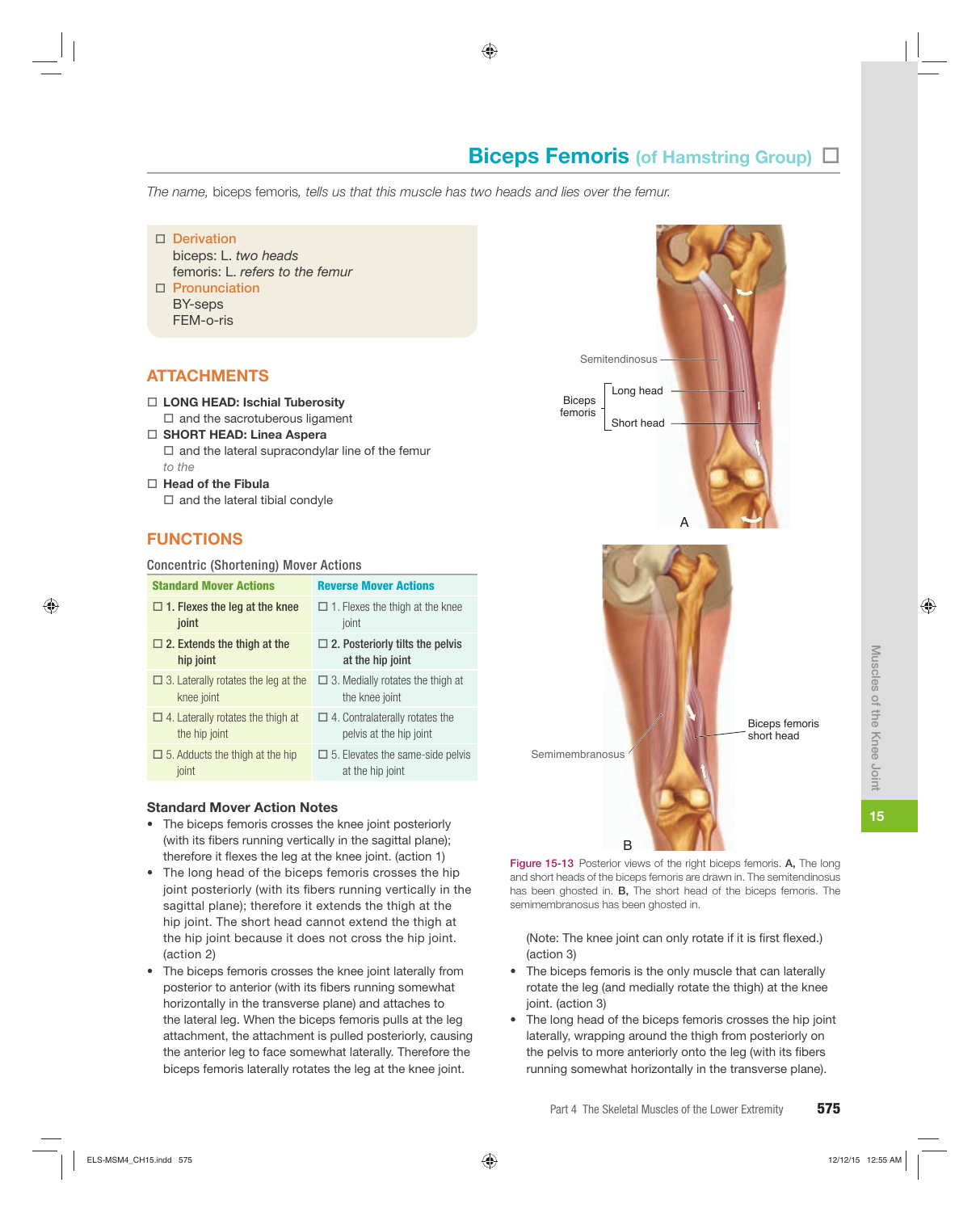If the leg is fixed to the thigh and the long head of the biceps femoris pulls on the leg, the leg and thigh are pulled posterolaterally, causing the anterior thigh to face laterally. Therefore the biceps femoris laterally rotates the thigh at the hip joint. (action 4)

• The long head of the biceps femoris crosses the hip joint posteriorly (with its fibers running somewhat horizontally in the frontal plane) below the center of the hip joint from medially on the pelvis to laterally on the leg. Therefore when the biceps femoris pulls its lateral attachment (the leg) medially, it adducts the thigh at the hip joint. (action 5)

#### **Reverse Mover Action Notes**

- Reverse actions of the biceps femoris usually occur when the foot is planted on the ground (closed chain kinematics), making the distal attachment relatively more fixed so that the proximal attachment moves instead. (reverse actions 1, 2, 3, 4, 5)
- The biceps femoris crosses the knee joint posteriorly (with its fibers running vertically in the sagittal plane). If the distal attachment is fixed, the thigh flexes toward the leg at the knee joint. (reverse action 1)
- With the distal attachment fixed, the long head of the biceps femoris, by pulling inferiorly on the posterior pelvis, posteriorly tilts the pelvis at the hip joint. The short head does not cross the hip joint; therefore it cannot move the pelvis at the hip joint. (reverse action 2)
- The reverse action of lateral rotation of the leg at the knee joint is medial rotation of the thigh at the knee joint. (reverse action 3)
- The long head of the biceps femoris runs slightly horizontally (in the transverse plane) across the hip joint. If the distal attachment is fixed, the pelvis will be pulled such that its anterior surface comes to face the opposite side of the body from the side to which the biceps femoris is attached. Therefore the biceps femoris contralaterally rotates the pelvis at the hip joint. (reverse action 4)
- With the distal attachment fixed, the long head of the biceps femoris pulls inferiorly and laterally on the ischial tuberosity, causing the iliac crest on that side to elevate. Therefore the long head of the biceps femoris elevates the same-side pelvis at the hip joint. Note: If one side of the pelvis elevates, the other side depresses. (reverse action 5)

#### **Motions**

- 1. The biceps femoris has one line of pull upon the leg and thigh in an oblique plane and therefore creates one motion, which is a combination of flexion and lateral rotation of the leg at the knee joint, and extension, lateral rotation, and adduction of the thigh at the hip joint.
- 2. Regarding its reverse action pull on the pelvis, the biceps femoris has one line of pull in an oblique plane and therefore creates one motion, which is posterior tilt along with contralateral rotation and same-side elevation of the pelvis.

#### **Eccentric Antagonist Functions**

- 1. Restrains/slows knee joint extension and medial rotation of the leg and lateral rotation of the thigh at the knee joint
- 2. Restrains/slows flexion, medial rotation, and abduction of the thigh at the hip joint
- 3. Restrains/slows anterior tilt, ipsilateral rotation, and same-side depression of the pelvis at the hip joint

#### **Isometric Stabilization Functions**

- 1. Stabilizes the thigh and pelvis at the hip joint
- 2. Stabilizes the knee joint

#### **Additional Notes on Actions**

- 1. All three hamstring muscles (biceps femoris, semitendinosus, and semimembranosus) flex the knee joint.
- 2. All hamstring musculature (except the short head of the biceps femoris) extends the thigh (and posteriorly tilts the pelvis) at the hip joint.

#### **INNERVATION**

- $\Box$  The Sciatic Nerve
	- $\Box$  the tibial nerve and the common fibular nerve: L5, **S1,** S2

#### **ARTERIAL SUPPLY**

#### **Long Head**

- $\Box$  The Inferior Gluteal Artery (a branch of the Internal Iliac Artery) and perforating branches of the Deep Femoral Artery (a major branch of the Femoral Artery)
	- $\Box$  and the Obturator Artery (a branch of the Internal Iliac Artery) and branches of the Popliteal Artery (the continuation of the Femoral Artery)

#### **Short Head**

- $\Box$  Perforating branches of the Deep Femoral Artery (a major branch of the Femoral Artery)
	- $\square$  and branches of the Popliteal Artery (the continuation of the Femoral Artery)

#### **PALPATION**

- 1. With the client prone with the leg partially flexed at the knee joint, place palpating hand just distal and slightly lateral to the ischial tuberosity.
- 2. Resist the client from performing further flexion of the leg at the knee joint and palpate the biceps femoris toward the head of the fibula.

#### **RELATIONSHIP TO OTHER STRUCTURES**

- $\Box$  The biceps femoris is a lateral hamstring muscle.
- $\Box$  The biceps femoris is superficial in the posterolateral thigh, except proximally where it is deep to the gluteus maximus.